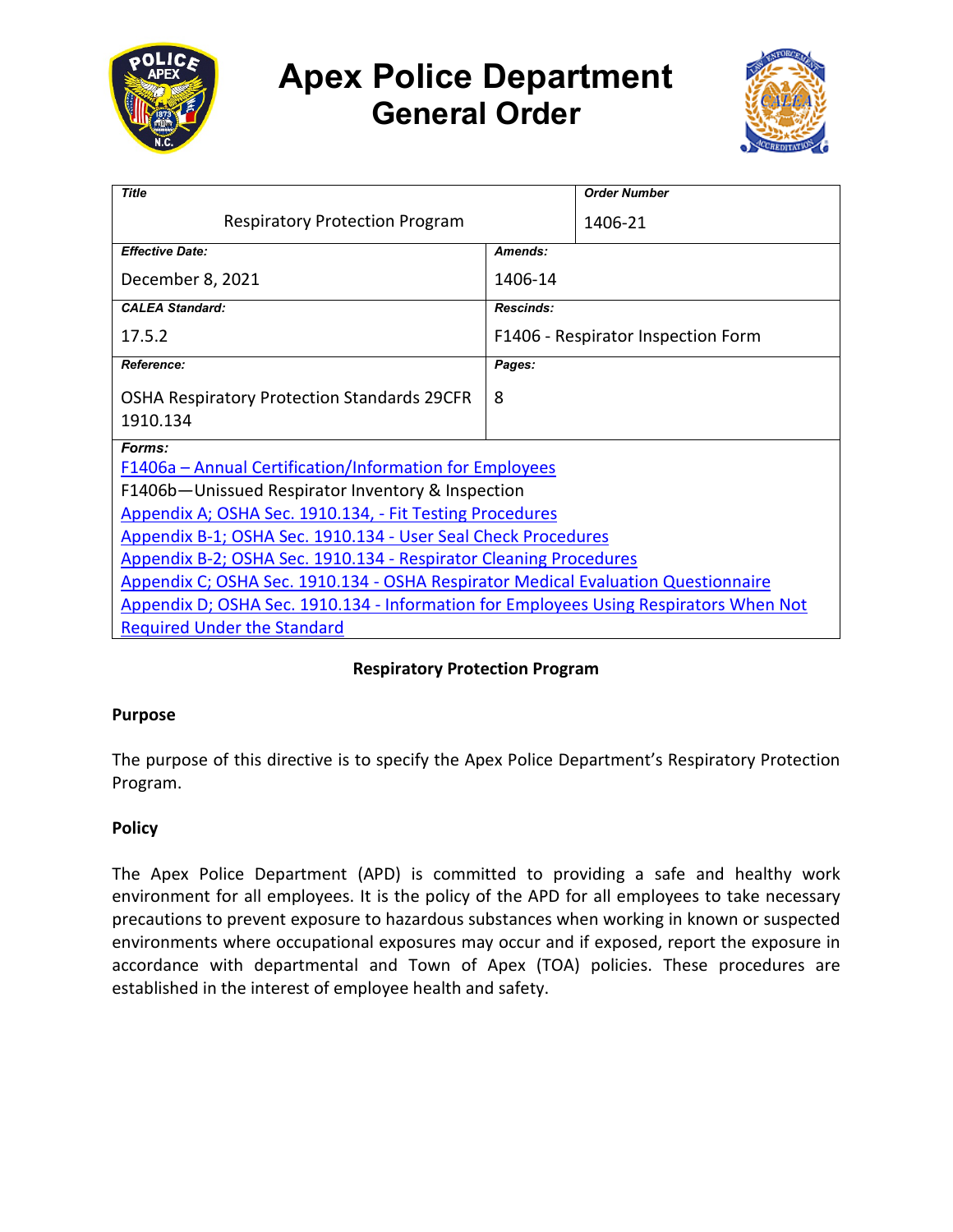# **Definitions**

*Air Purifying Respirator (APR) –* A type of respirator used in toxic environments where the breathable level of oxygen is known to be sufficient. APRs are designed to protect the wearer for short periods ONLY.

*Escape-Only Respirator –* A type of respirator used only for an emergency exit.

*Fit Test –* A test to ensure that an issued respirator is the proper size for the wearer and an airtight seal is achieved between his/her face and the respirator to ensure the respirator is the correct size and fit.

*Qualitative Fit Test (QLFT)* – A pass/fail test method that uses the wearer's sense of taste or smell, or his/her reaction to an irritant to detect leakage into the respirator face piece. QLFT does not measure the actual amount of leakage.

*Quantitative Fit Test (QNFT) –* An assessment of the respirator's fit by numerically measuring the amount of leakage into the respirator.

# **Procedures**

# **Respiratory Protection Program**

- 1. The Respiratory Protection Program (RPP) is part of the TOA's and APD's safety program.
- 2. Respirators may be necessary to protect the health of employees in specific circumstances. Use of respirators may be necessary:
	- By members of the Special Response Team (SRT) during deployment of chemical agents
	- By other employees of the department during crowd control, other situations where chemical agents are deployed, or there is a need for respiratory protection (i.e., crime scenes where there is the identified need for respiratory protection and an emergency does not exist that requires immediate entry, etc.)
- 3. Employees will not enter a contaminated air environment (including but not limited to drug and explosive manufacturing facilities) unless they have and wear an appropriate and fullyfunctioning respirator and other necessary protection equipment.
	- Exceptions may be made in emergency circumstances; however, employees will attempt to minimize their exposure and length of time in the contaminated air environment.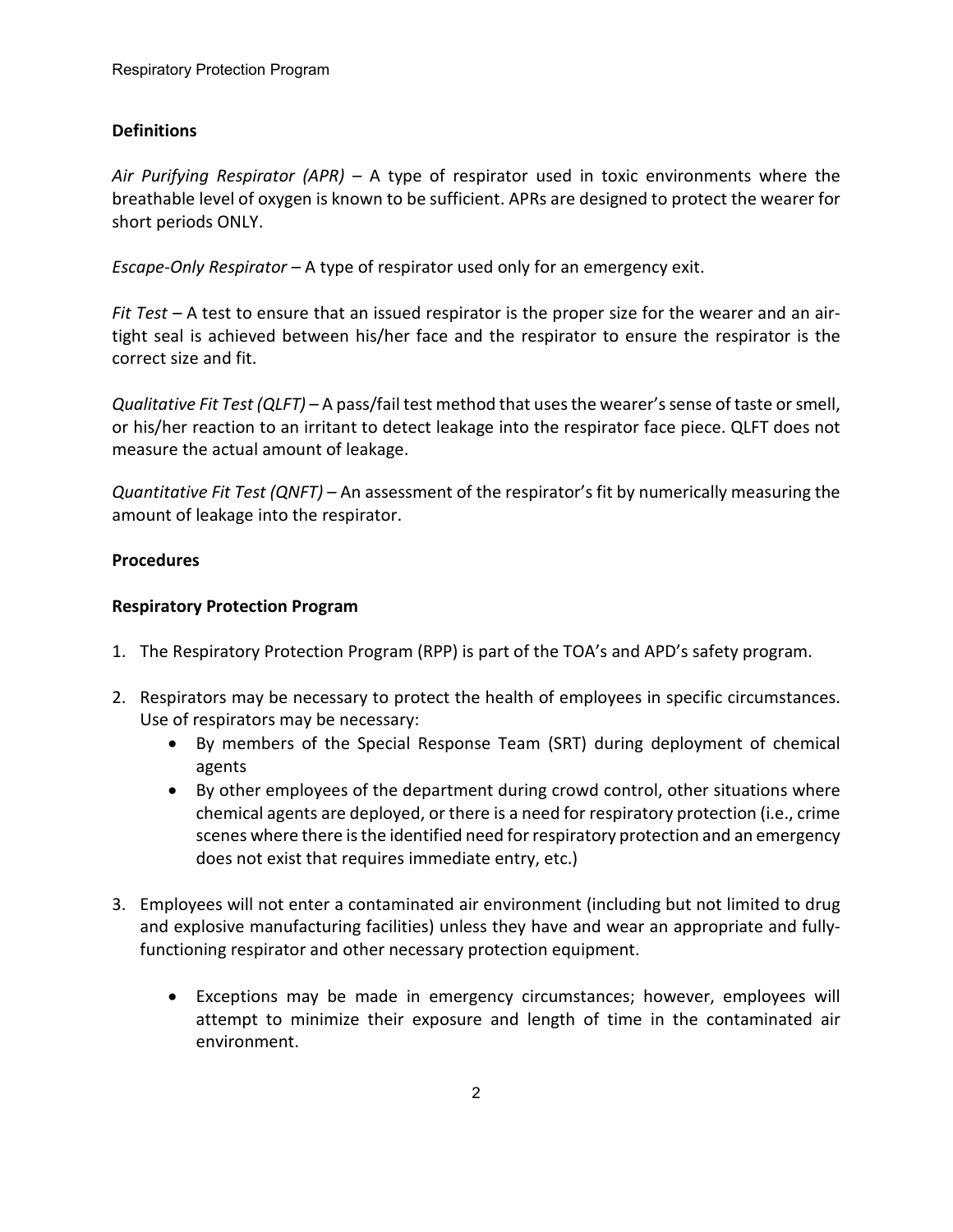- 4. The Administrative Division Commander, and for the Special Response Team the SRT Commander, will conduct research to identify specific respirators and/or self-contained air system that may be appropriate for use by the department.
	- The respirators selected must be in compliance with applicable NIOSH and OSHA standards for their intended application.
- 5. Employees that may be issued or use a respirator will be provided a copy of the "OSHA [Standard 1910.134 Information for Using Respirators When Not Required –](https://powerdms.com/link/APEXPD/document/?id=444615) Appendix D."
	- Employees will:
		- $\triangleright$  Sign and date the form and forward it to their supervisor
	- Supervisors will:
		- $\triangleright$  Review the information with their employees to ensure understanding
		- $\triangleright$  Make a copy of the signed form and provide it to their employees
		- $\triangleright$  Forward the original form to the Administrative Division Commander
	- The Administrative Division Commander will:
		- $\triangleright$  File the original form in each employee's personnel file

# **Medical Evaluation/Fit Testing**

- 1. Employees issued or authorized to use respirators will submit to a medical evaluation by an identified physician or other licensed health care professional (PLHCP) approved by the TOA, at no cost to the employee.
	- The medical evaluation will be in compliance with OSHA standard 1910.134.
	- The medical evaluation will generally be conducted during the pre-employment medical exam and before a respirator is issued or used.
- 2. Employees issued or authorized to use respirators will have their respirator tested for fit.
	- The fit test will be conducted annually in compliance with OSHA standard 1910.134.
	- Fit testing may be done using either a QLFT or QNFT method.
	- The choice of which fit test method is used depends on the type of respirator and the minimum level of protection needed.
	- Fit testing must be done before an employee starts wearing a respirator in the work environment, anytime a different respirator face piece is used, and at least annually thereafter.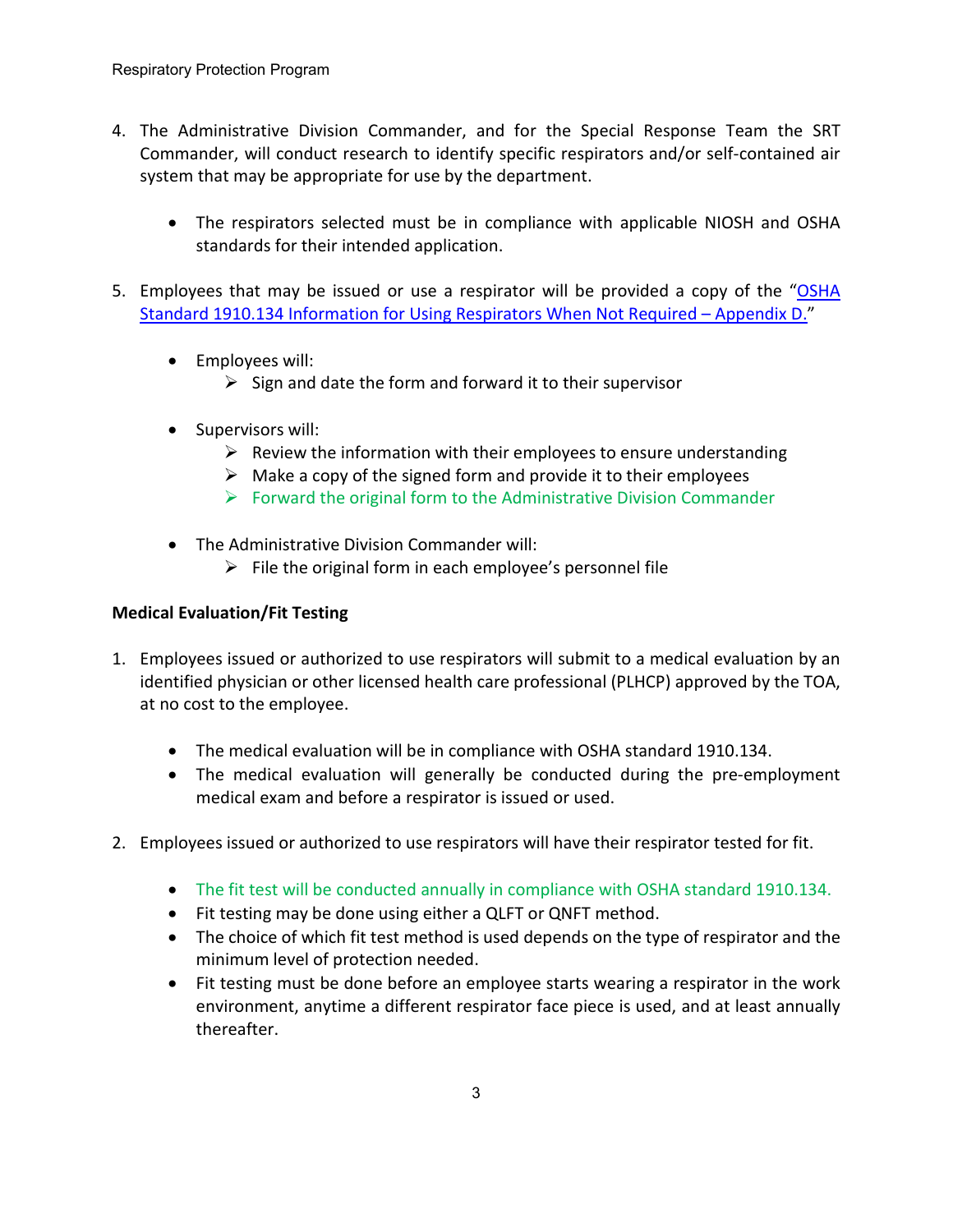- Fit testing is required for all negative and positive-pressure, tight-fitting respirator face pieces.
- Per OSHA standards, any officer with a beard must be clean shaven prior to his/her annual fit testing.
	- $\triangleright$  Additionally, a sample of officers will be fit checked annually to determine if their facial hair negatively impacts the respirator's effectiveness.
- 3. During the annual fit testing, employees will be asked to certify that they have no medical symptoms or conditions that will impede their ability to use a respirator. Form F1406a -*Annual Certification/Information for Employees* will be used for this purpose.
- 4. Employees will be medically re-evaluated under the following circumstances:
	- The employee reports medical signs or symptoms that are related to the employee's ability to use a respirator
	- A PLHCP, a supervisor, or any other person observes that the employee is having a medical problem during respirator use and he/she informs the employee of his/her observation
	- Information from the respiratory protection program, including observations made during fit testing and program evaluation, indicates a need for employee reevaluation
	- A change occurs in workplace conditions (e.g., physical work effort, type of respirator used, protective clothing, temperature) that may result in a substantial increase in the physiological burden placed on an employee

# **Respirator Use**

- 1. Employees issued or authorized to use respirators will use their respirator under the following circumstances:
	- When exposed to a contaminated air environment for which the respirator is designed (i.e., deployment of chemical agents)
	- When directed to do so by the SRT Commander or other supervisor
	- Whenever possible in routine and reasonably foreseeable emergency situations where the respirator will help protect the employee from contaminated air
- 2. Employees will clean, disinfect, and store respirators in accordance with the manufacturer's recommendations.
- 3. Employees will not use respirators with tight-fitting face pieces if the respirator fails a seal check.
	- If the cause is facial hair coming between the sealing surface of the face piece and the face or interfering with the valve function, then the employee must remove the facial hair causing the failure of the seal check.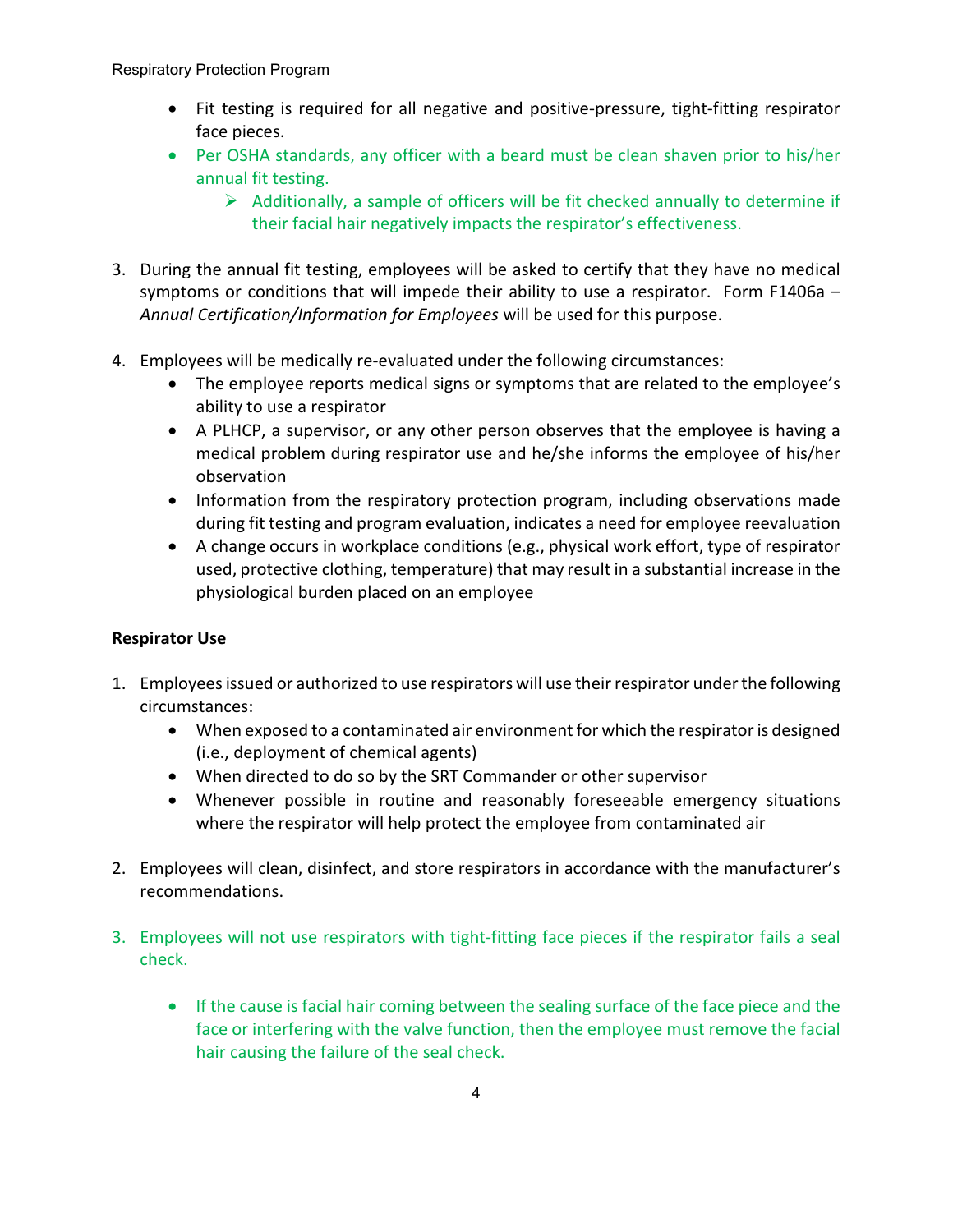- Any other condition that interferes with the face-to-face piece seal or valve function will be reported to the employee's supervisor immediately and forwarded to the Administrative Division Commander.
- 4. If an employee wears corrective glasses, lenses, goggles, or other personal protection equipment, such equipment must be worn in a manner that does not interfere with the seal of the face piece to the face of the user. Employees will not wear contact lenses when using a respirator in accordance with the manufacturer's recommendation.
- 5. For all tight-fitting respirators, employees will perform a user seal check each time they put on the respirator using procedures in [OSHA Appendix B-1](https://powerdms.com/link/APEXPD/document/?id=444610) or procedures recommended by the respirator manufacturer.

# **Storing, Reusing and Disposing of Respirators**

# *Storage*

- 1. Respirators and filters that are issued will be stored by employees in accordance with the manufacturer's guidelines.
- 2. Stock respirators and filters will be stored by the Quartermaster and/or SRT Commander in accordance with the manufacturer's guidelines.

# *Reuse*

- 1. Respirators with replaceable filters are reusable and respirators classified as disposable may be reused by the same worker as long as it functions properly.
- 2. All filters must be replaced whenever they are damaged, soiled, or cause noticeably increased breathing resistance (i.e., causing discomfort to the wearer).
	- The employee using the respirator is responsible for contacting the Administrative Division Commander for a replacement filter.
- 3. Before each use, the outside of the filter material should be inspected.
	- If the filter material is physically damaged or soiled, the filter for respirators with replaceable filters will be changed and disposable respirators will be discarded.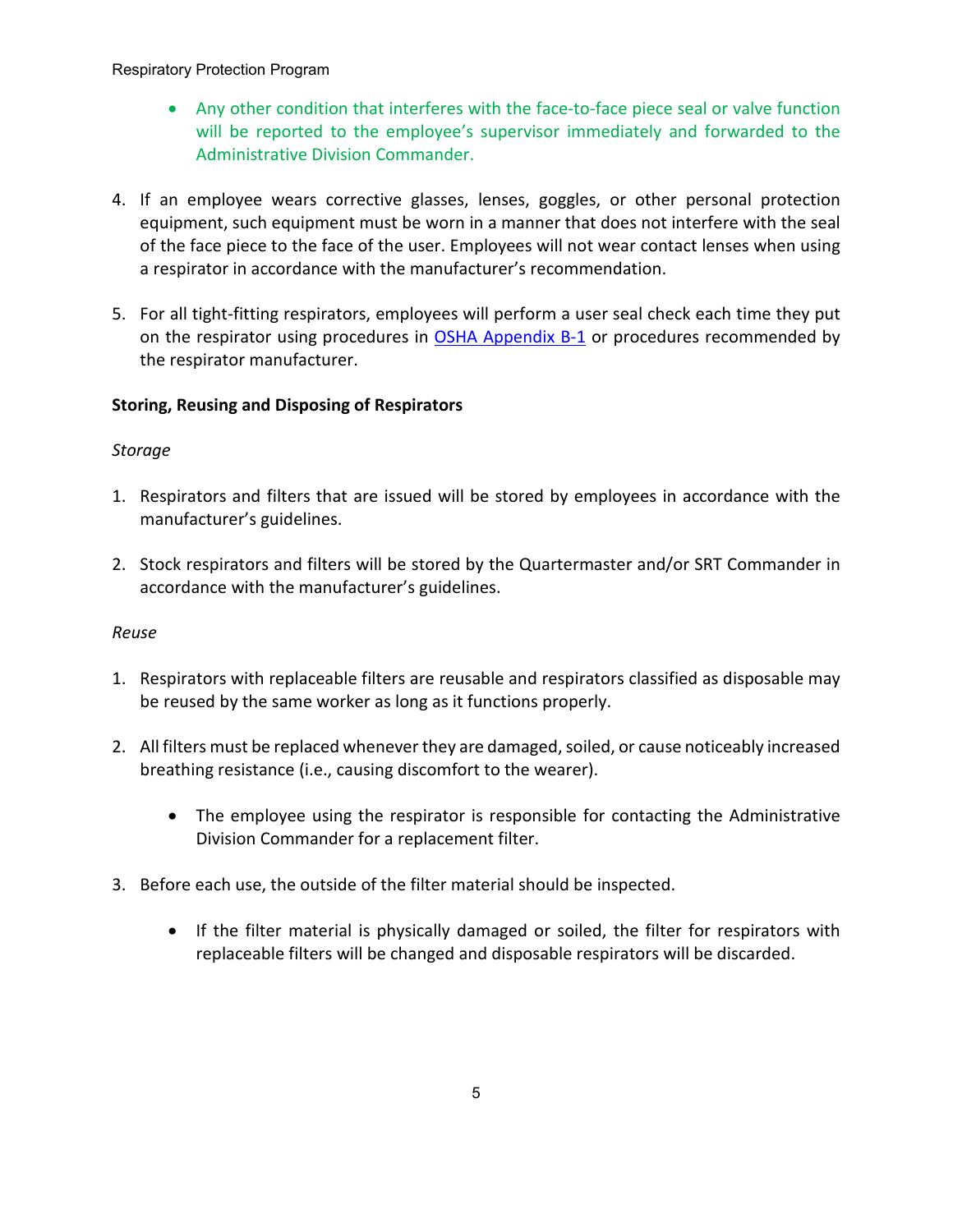# *Disposal*

- 1. Respirators that have been designated as to be disposed or are no longer serviceable, will be removed from inventory, and not issued or used.
- 2. Respirators will be disposed of in the following manner:
	- If allowed by applicable laws and regulations, the respirators will be surplused through the TOA Purchasing Agent
	- If not allowed to be surplused and after approval by the TOA Purchasing Agent, the respirators will be destroyed in a manner that make them no longer usable (i.e., cutting the sides) and discarded

# **Replacement of Filters**

- 1. Filter systems that do not have an End of Service Life Indicator (ESLI) will be replaced as follows:
	- Following any use where the respirator was unsealed and exposed to any contaminant
		- **NOTE:** The manufacturer's standard is based upon "Maximum Use Concentrations" which indicates that, if the filter will be used after the initial exposure, a formula should be applied to determine the effectiveness for subsequent exposures
			- By replacing the filter after the first exposure and not permitting a subsequent exposure, this replacement cycle exceeds manufacturer's recommendations
	- If the filter has an expiration or "replace by" date, before the date indicated
	- If no such date is indicated:
		- $\triangleright$  SRT filters every two years, unless the manufacturer recommends a shorter timeframe
		- $\triangleright$  Non-SRT filters Every five years, unless the manufacturer recommends a shorter timeframe

# **Training**

- 1. The Training Coordinator, in conjunction with the Safety Coordinator, will coordinate the training of the following topics:
	- Respiratory hazards to which employees are potentially exposed during routine and emergency situations
	- Proper use of the respirator, including knowledge of conditions that may result in face piece seal leakage, preventing employees from removing respirators in hazardous environments, recommended actions to ensure continued effective respirator operation throughout the work shift, and establishing procedures for the use of respirators in atmospheres that are immediately dangerous to life or health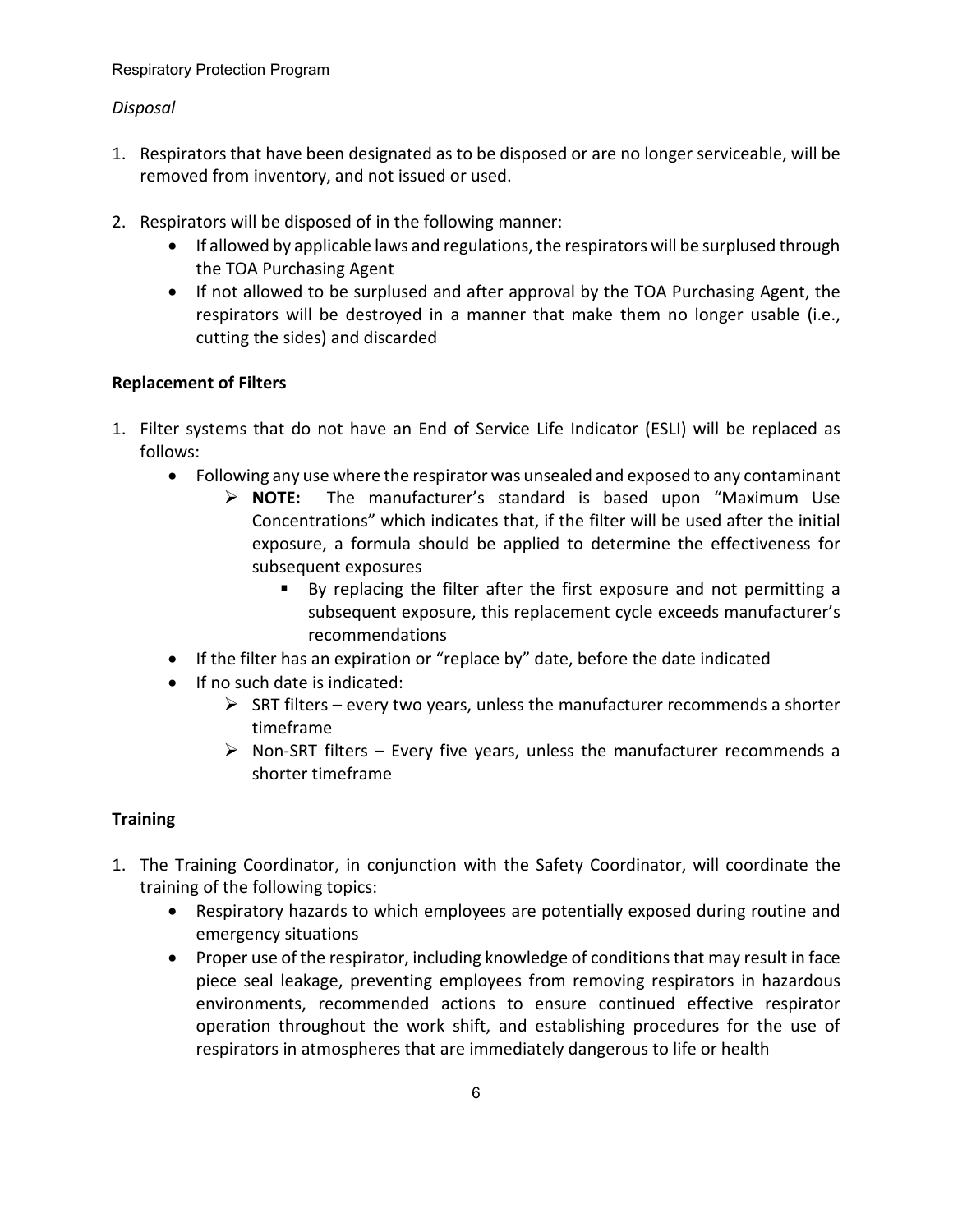- Putting on and removing the respirator
- Any limitations on respirator use
- Respirator maintenance
- Other topics as indicated or required
- 2. Employees attending training will be provided a copy of:
	- [OSHA Standard 1910.134, User Seal Check Procedures –](https://powerdms.com/link/APEXPD/document/?id=444610) Appendix (B-1)
	- [OSHA Standard 1910.134 Respirator Cleaning Procedures –](https://powerdms.com/link/APEXPD/document/?id=444612) Appendix (B-2)
	- Employees will sign or in some other acceptable manner verify receipt of these documents
- 3. All respiratory training will be documented in accordance with [General Order 501 –](https://powerdms.com/link/APEXPD/document/?id=442987) *Training: [Organization and Administration](https://powerdms.com/link/APEXPD/document/?id=442987)*.

# **Inspection/Evaluation**

- 1. All employees issued or using a respirator will inspect the respirator monthly and prior to use as outlined in this General Order and applicable OSHA regulations.
	- The person assigned to or using the respirator is responsible for conducting the inspection.
	- The SRT Commander or his/her designee will inspect all respirators that are in agency inventory but not assigned to an individual for operational readiness on a quarterly basis.
		- The inspection will be documented on form F1406b U*nissued Respirator Inventory & Inspection* and submitted through the chain of command to the Office of the Chief of Police*.* Any identified operational issues will also be reported to the Quartermaster and the respirator will be repaired or replaced. (17.5.2)
- 2. Inspections will include:
	- A check of respirator function, tightness of connections, and the condition of the various parts including, but not limited to, the face piece, head straps, valves, connecting tube, and cartridges, canisters or filters
	- A check of elastomeric parts for pliability and signs of deterioration
- 3. Inspections of all issued respirators will be documented on form F604a *Personnel Equipment/Uniform/Office Inspection* and include the date the inspection was performed, the name (and/or signature) and employee number of the person who completed the inspection, the findings, and a serial number or other means of identifying the inspected respirator. Any required remedial action will be noted in the Notes section of the form.